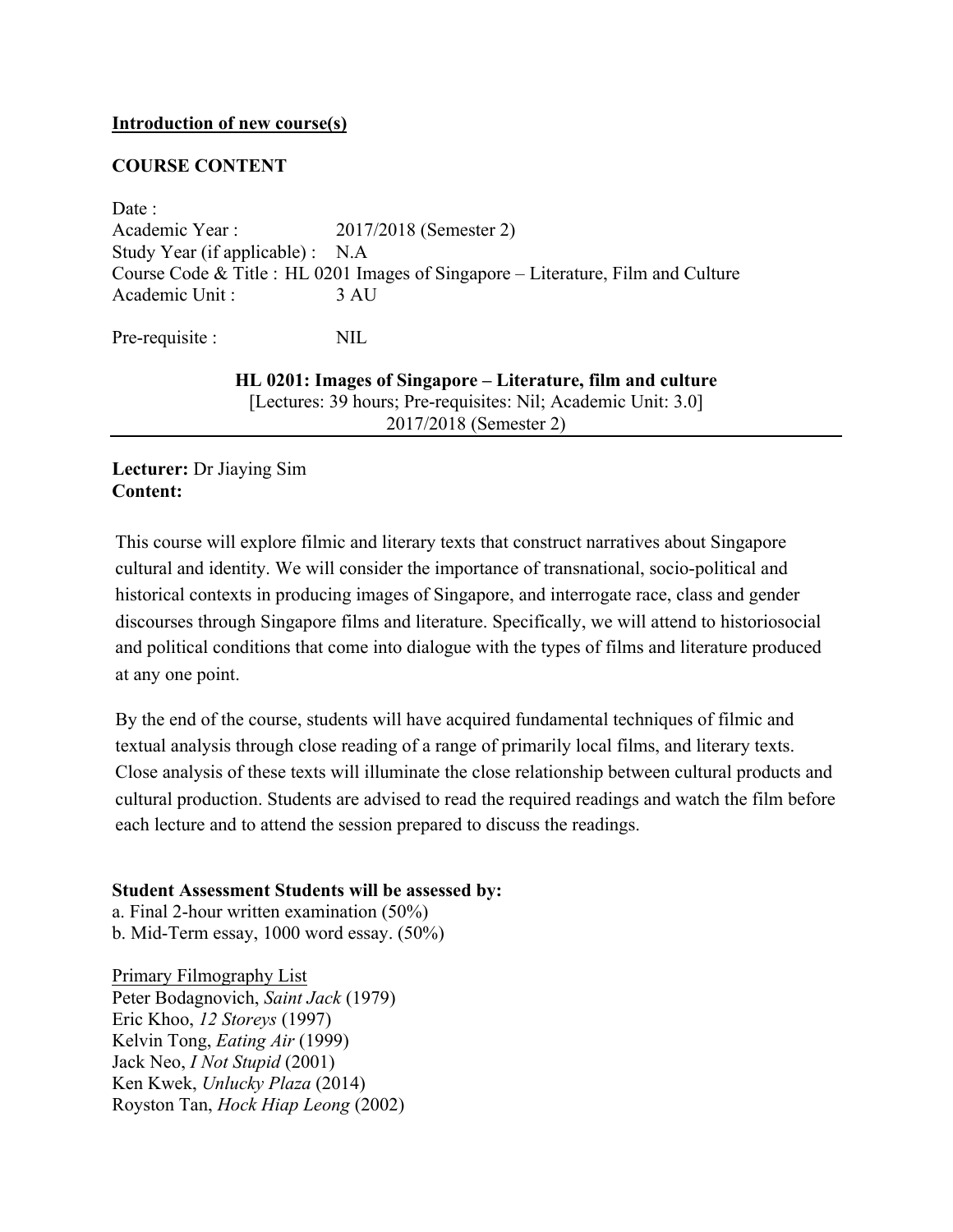*7 Letters* (2015) Boo Junfeng, *Ilo Ilo* (2016) Loo Zihan, *Solos* (2007) Djinn, Ong Lay Jinn, *Perth: The Geylang Massacre* (2004)

Primary Reading List Carissa Foo, *If it were up to Mrs Dada* (2018)

Secondary Reading(s): To be uploaded on iNTU

| Week           | Topic                                                                          | Lecture                                                                                                       |
|----------------|--------------------------------------------------------------------------------|---------------------------------------------------------------------------------------------------------------|
| 1              | Introduction<br>$(16$ Aug 2018)                                                | Course Structure/Course Skills/ Expectations                                                                  |
| $\overline{2}$ | Foreign Gaze<br>$(23 \text{ Aug } 2018)$                                       | Film:<br>Peter Bodagnovich, Saint Jack (1979)                                                                 |
| 3              | Pragmatism of Singapore Images<br>$(30 \text{ Aug } 2018)$                     | Film:<br>Eric Khoo, 12 Storeys (1997)                                                                         |
| 4              | Intertextuality in Singapore films<br>$(6$ Sep 2018)                           | Film(s):<br>Kelvin Tong, <i>Eating Air</i> (1999)                                                             |
| 5              | Satirical voices<br>$(13$ Sep 2018)                                            | Film:<br>Jack Neo, <i>I Not Stupid</i> (2001)                                                                 |
| 6              | Images of systems<br>$(20$ Sep $2018)$                                         | Film:<br>Boo Junfeng, <i>Ilo Ilo</i> (2013)                                                                   |
| 7              | <b>Collective Voices</b><br>$(27$ Sep 2018)                                    | Film: $7 \text{ Letters} (2015)$                                                                              |
|                | RECESS WEEK (4 Oct 2018)                                                       |                                                                                                               |
| 8              | <b>Alternative Memories</b><br>$(11 \text{ Oct } 2018)$<br>Mid Term Essay Due. | Film:<br>Royston Tan, <i>Hock Hiap Leong</i> (2002)<br>Text:<br>Carissa Foo, If it were up to Mrs Dada (2018) |